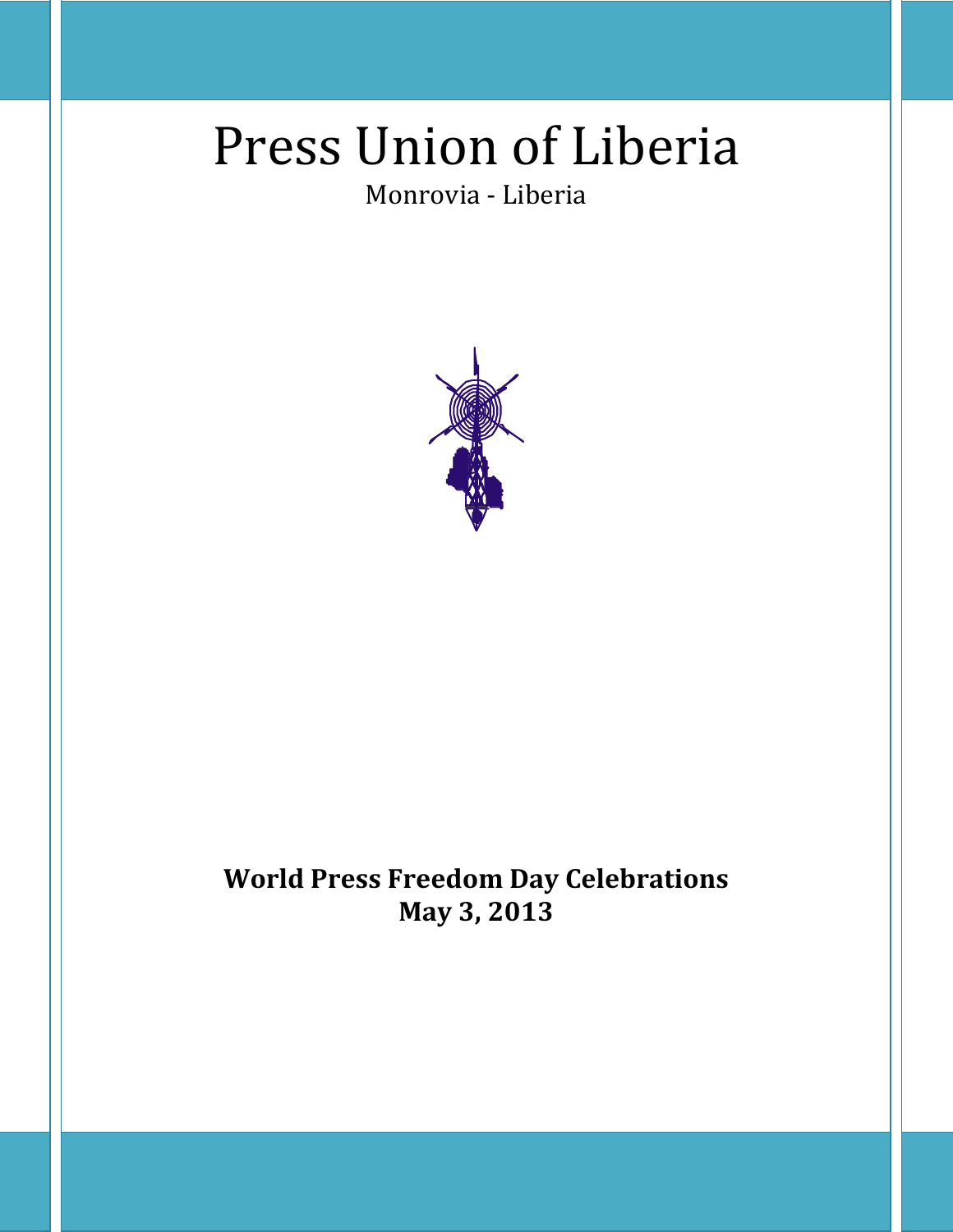### BACKGROUND

On May 3, 2013, Liberian journalists and friends of the media celebrated World Press Freedom Day, a day set aside by the United Nations to remind governments around the world about their obligation to respect and uphold press freedom. The Liberian version of the celebration was held outside of the nation's capital, Monrovia, in Buchanan, Grand Bassa County.

As a tradition, the Press Union of Liberia, the umbrella organization of media organs in the country, used the day to carry out appropriate programs and activities in observance of the occasion. This year, the PUL celebrated the day in partnership with the Center for Media Studies and Peace-building with support from UNESCO under the theme globally set as "Safe to Speak: Securing Freedom of Expression for All Media."

Consistent with the theme, a panel of selected media persons and national security personnel was assembled to discuss the growing number of altercations between journalists and security operatives.

The panel discussions and choice of panelists acknowledged the far-fromrosy relationship that exists between the media and government security units. There has been empirical evidence from the documentation of attacks and threats on media by both the Center for Media Studies and Peace-building and the Press Union of Liberia which points to the near constant hostile relationship between journalists and members of the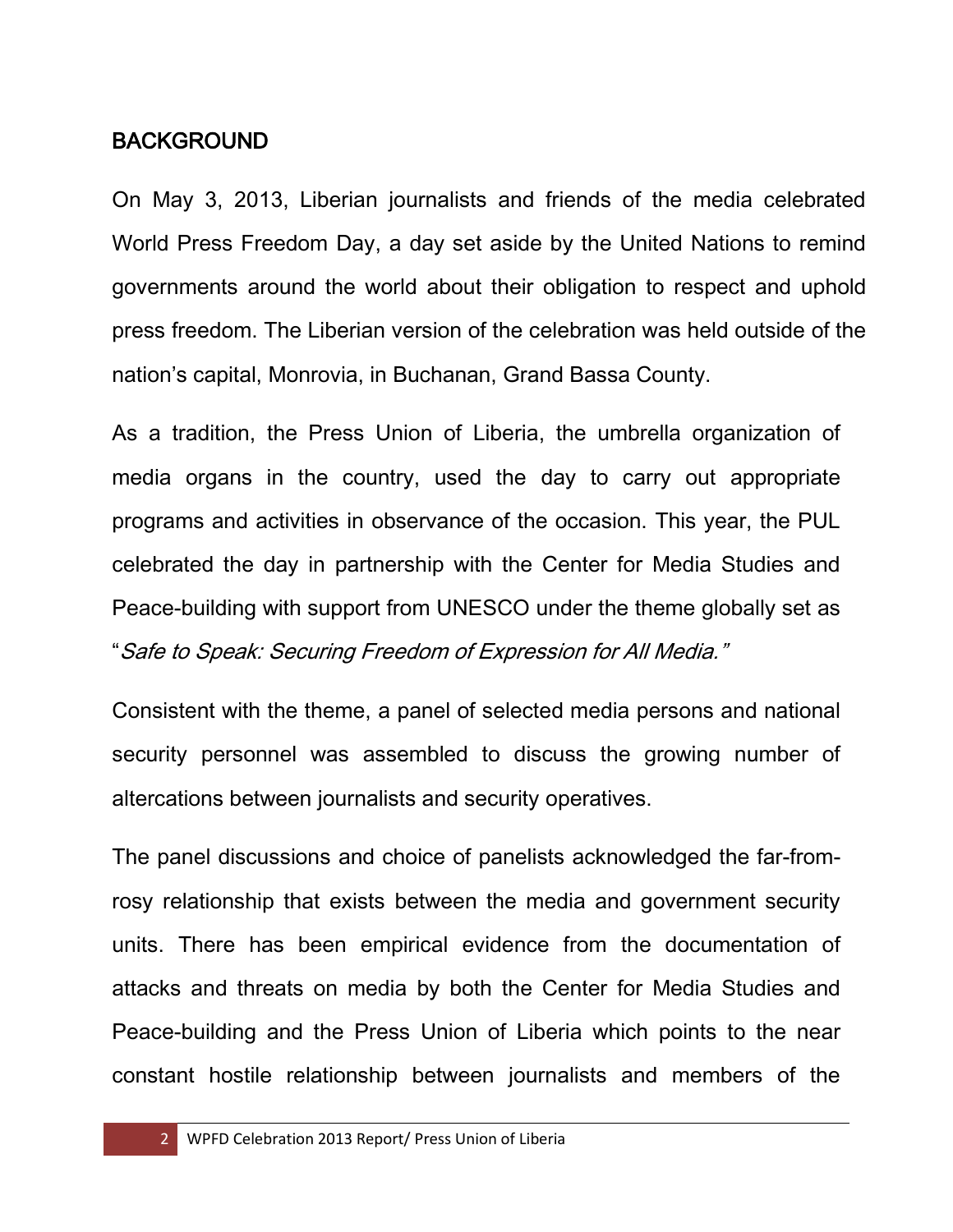security sector. This unwholesome situation has created a disturbing perception that media and security personnel are perpetual adversaries. The panel discussion was therefore meant to create a platform for journalists and representatives of the security sector to share notes on how to improve relations in the context to fostering the unhindered gathering and dissemination of news and information by the Liberian media, but also to highlight the overarching roles of both the media and the security in the peace and security of the country.

## Opening Ceremonies

Following a parade of the principal streets of Buchanan, journalists who turned out for the World Press Freedom Day as well as their special quests, converged for an indoor program at the United Methodist Compound in Buchanan. Representatives from partner organizations – UNMIL, US Embassy, IREX, The EU Ambassador, The Ministry of Information, UNESCO, local officials and others, proffered solidarity greetings with all hailing the strides of Liberian journalists under difficult conditions.

#### Statement by PUL President

As a custom, the President of the Press Union of Liberia delivered the organization's official statement—the Union's perspective on the state of the Liberian media. The statement followed the reading of UN Secretary-General's Message commemorating the day. Mr. Peter Quaqua's statement largely took a diagnostic analysis of the Liberian media landscape, holding both influential public officials, by extension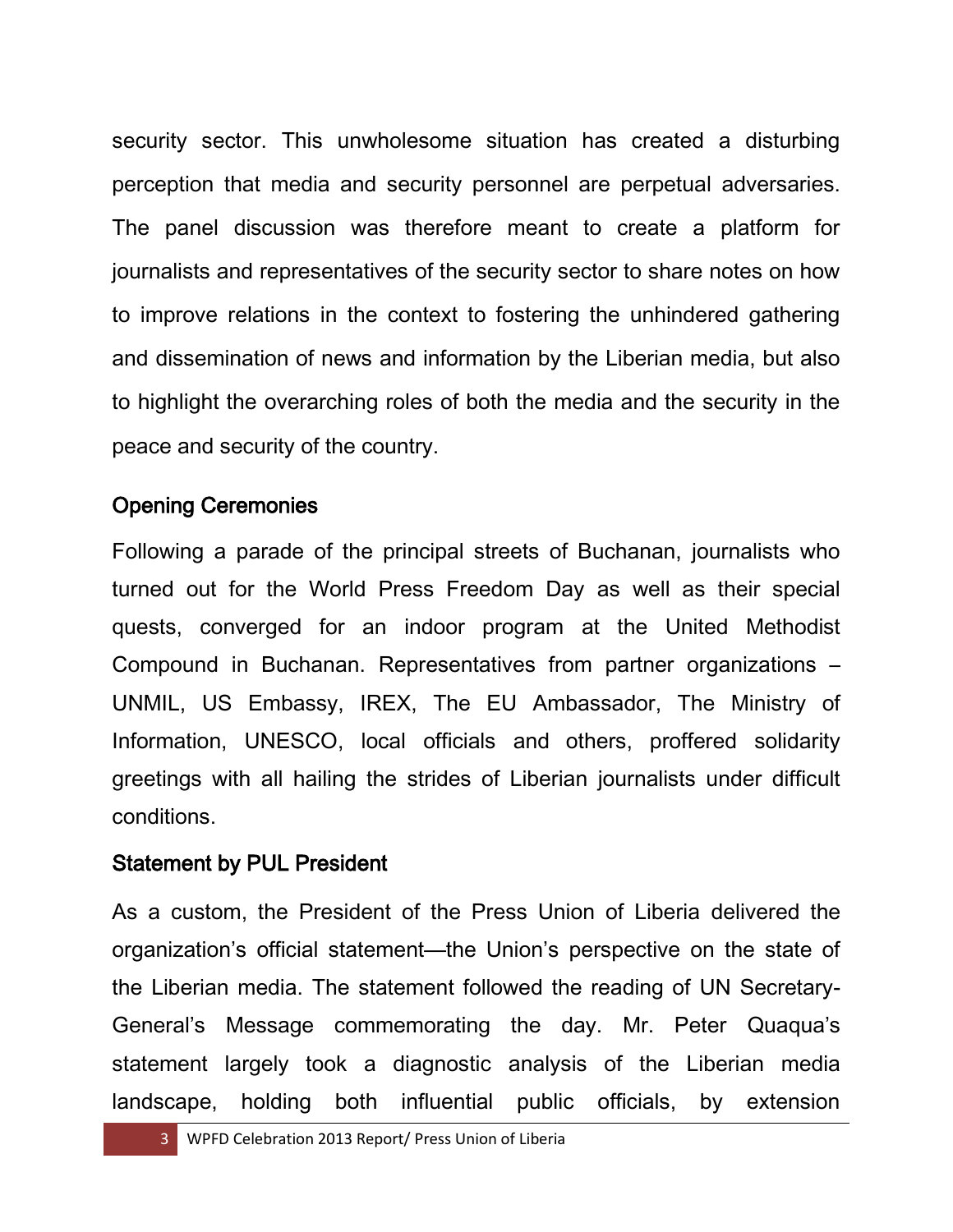Government, and media managers culpable in the low state of media performance.

He said Liberia's postwar peace and stability have open new opportunities for the citizens to exercise their rights under Article 15 of the Country's Constitution, which guarantees free speech and press freedom. He hailed the media for creating the space and incentive for the citizens to participate in the governance process as shown in the pluralism of the media landscape.

Mr. Quaqua was however quick to point out that the ownership of a growing number of media outlets presents a new kind of dilemma in journalists' quest for ethical standard and professionalism. This is an apparent reference to the situation wherein some of these media institutions are either owned or patronized by politicians and other people with commercial and vested interest. "These owners will do anything to get at their opponents and/or comparators through the media without regard for basic norms and this situation is fast driving the Liberian media into what Ghanaian Prof. Kwame Karikari refers to as the "rented media." He warned this is a serious challenge to the press freedom.

He observed that too often, when officials boost about press freedom in the country, they forget about the harsh economic environment under which the media operates. "In spite of the encouraging political environment, the media remains poorly capitalized, making them even more susceptible to manipulations." According to Mr. Quaqua, advertisement is the new weapon being used against the media in the face of the biting poverty eating up the integrity of the population. He said even where revenues are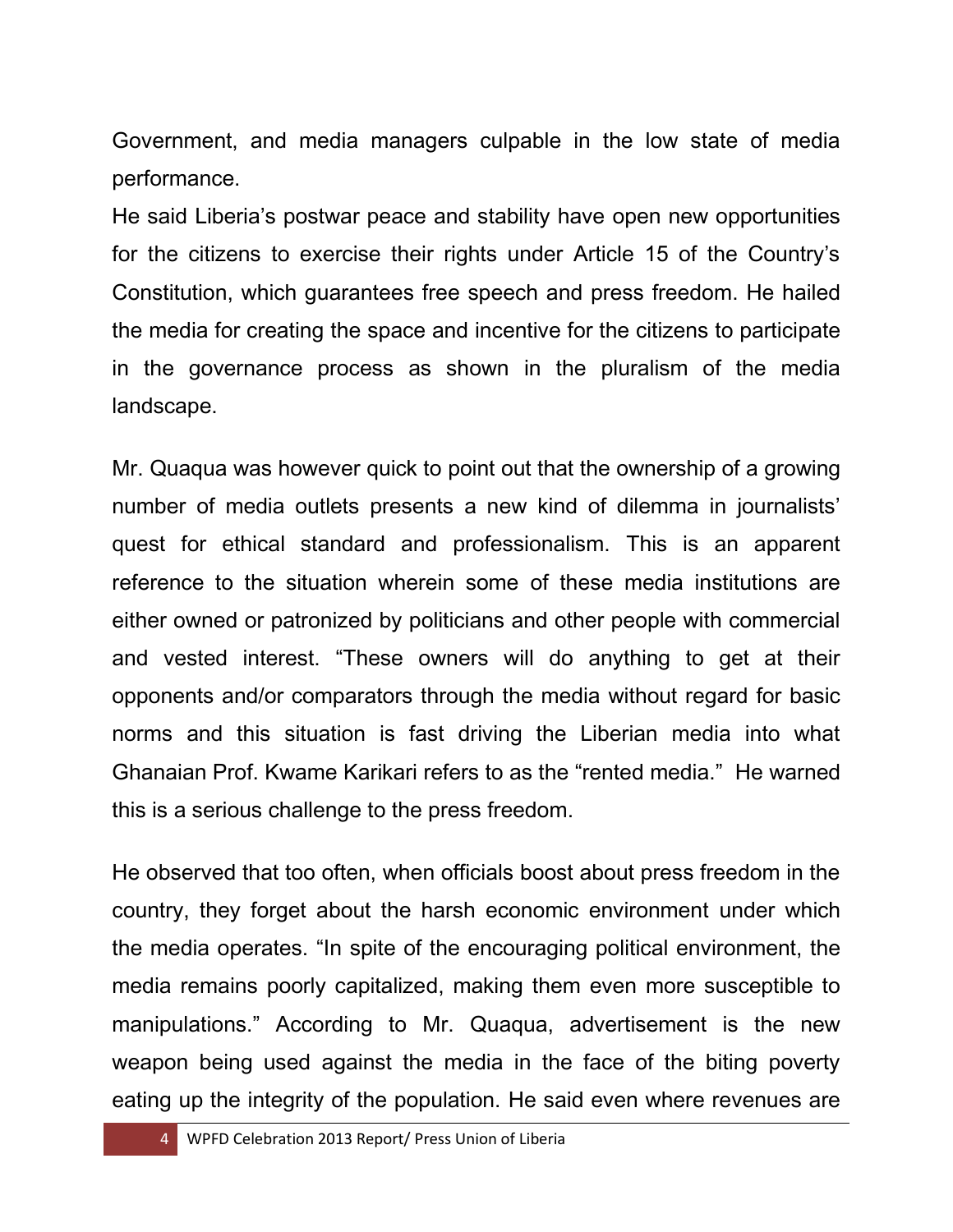low, many media institutions have had "to wait for as long as it pleases government to pay their fees." This undermines the independence of the media and eventually suppresses critical opinions against our wishes for a democratic state, he added.

For the lack of a better understanding, the PUL leader said, the ministries of Information and Finance were seen negotiating payments of advertising dollars owed media institutions – in some cases negotiating waivers. "Our government strangely introduced a payment scheme for media debts, known as "golden handshake." This scheme allowed government to arbitrarily pay advertising fees to media outlets across the board regardless of the services rendered. This is a dangerous toy and an attempt to scrapple the operation of the media."

As a result of this economic squeeze, working journalists are being victimized by some of their employers. Most reporters and editors complain of poor remuneration and conditions of service. "This also threatens the press freedom we seek and talk about today," Quaqua said, revealing further that the Union has now concluded the second draft of the Collective Bargaining Agreement debated in Grand Cape Mount County at the immediate past anniversary celebration of the Union. He promised that in the coming weeks release the second draft of the document for your comments and final negotiation, as this is one way of answering to some of the ethical transgressions in the media.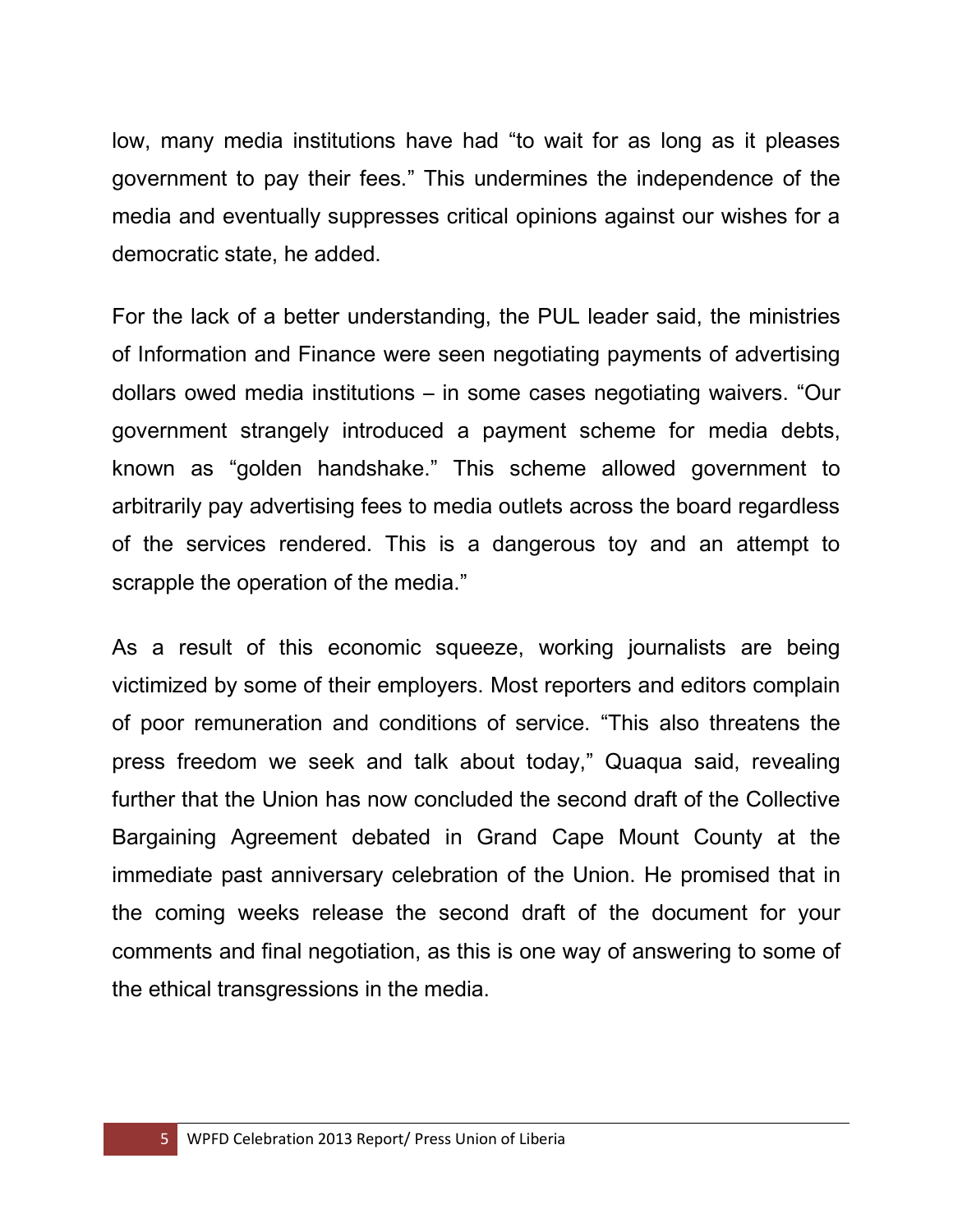The PUL President also spoke of credits that must be given to the Liberian government for showing some measure of willingness to improve the legal environment for the operation of the media. Some of the strides in this area of legal security and freedom for journalists include the signing by President Ellen Johnson Sirleaf of the Declaration of Table Mountain (DTM), an expressed commitment of her government to repealing all the anti speech and press laws still on penal code in Liberia. The DTM seeks to decriminalize defamation and insult laws.

By this commitment, Mr. Quaqua hopes, "our court system will also revisit the excessive fines or penalties levied against media outlets found guilty in label suits. We have seen jury reward 900 thousand dollars, 1.5 million dollars and 5 million dollars in separate cases as damages against the media. This sort of prohibitive punishment simply amounts to tyranny of the judiciary and therefore a structural attempt to shut down the media."

He called on Government to heed its commitment to media freedom and free expression by further hastening the passage of the bill to transform the state-owned Liberia Broadcasting System into a public service broadcaster and the act to establish an independent broadcast regulator. These two bills were left before the 52<sup>nd</sup> legislature as the country went to elections.

### Panel Discussion

The topic for the panel was, "Media-Security Relations—an Imperative for Consolidating Peace in Liberia." The topic came from the backdrop of the strains that characterize relations between journalists and government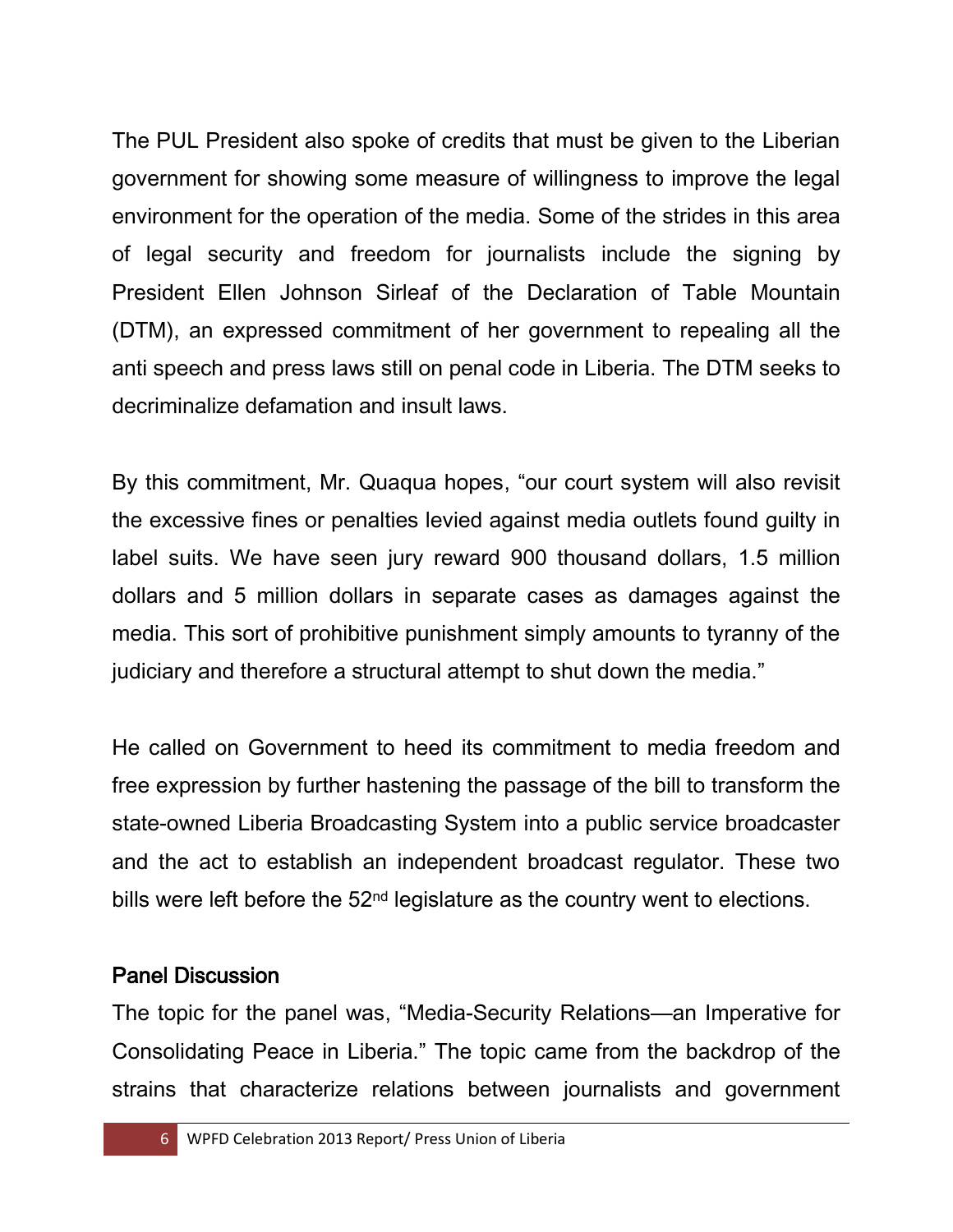officials, particularly security operatives assigned with those officials. Media watchdog groups have documented scores of incidents of fracas, including the manhandling of journalists and the smashing and seizure of journalists' gadgets while covering official functions.

The event was therefore meant to bring both sides around the table, present their cases and plow new grounds for improved relations that would facilitate the unhindered exercise of the media's right and responsibility in the discharge of their duties.

On the platform as principal discussants were former PUL Secretary General Frank Sainworla; Deputy Police Director for Operations Abraham Kromah; longtime civil society activist and Trust Africa's Project Director Ezekiel Pajibo, The Executive Protection Service Director Othello Warrick and a proxy of the Defense Minister.

### Frank Sainworla:

Mr. Sainworla recalled myriad incidents of "horrific encounters", as he put it, between Liberian state security forces and journalists not only during the civil war years but also at various stages during peace time, citing the arrests, maltreatment and jailing of journalists during the Samuel Doe and Charles Taylor regimes. Some of the incidents he recounted include those of the late Liberian broadcast Journalist Charles Gbenyon who lost his life in the November 12, 1985 abortive coup that followed the late General Thomas Quinwonkpa's invasion from neighboring Sierra Leone. Before that, he also recalled, there were dangerous acrimonious relations between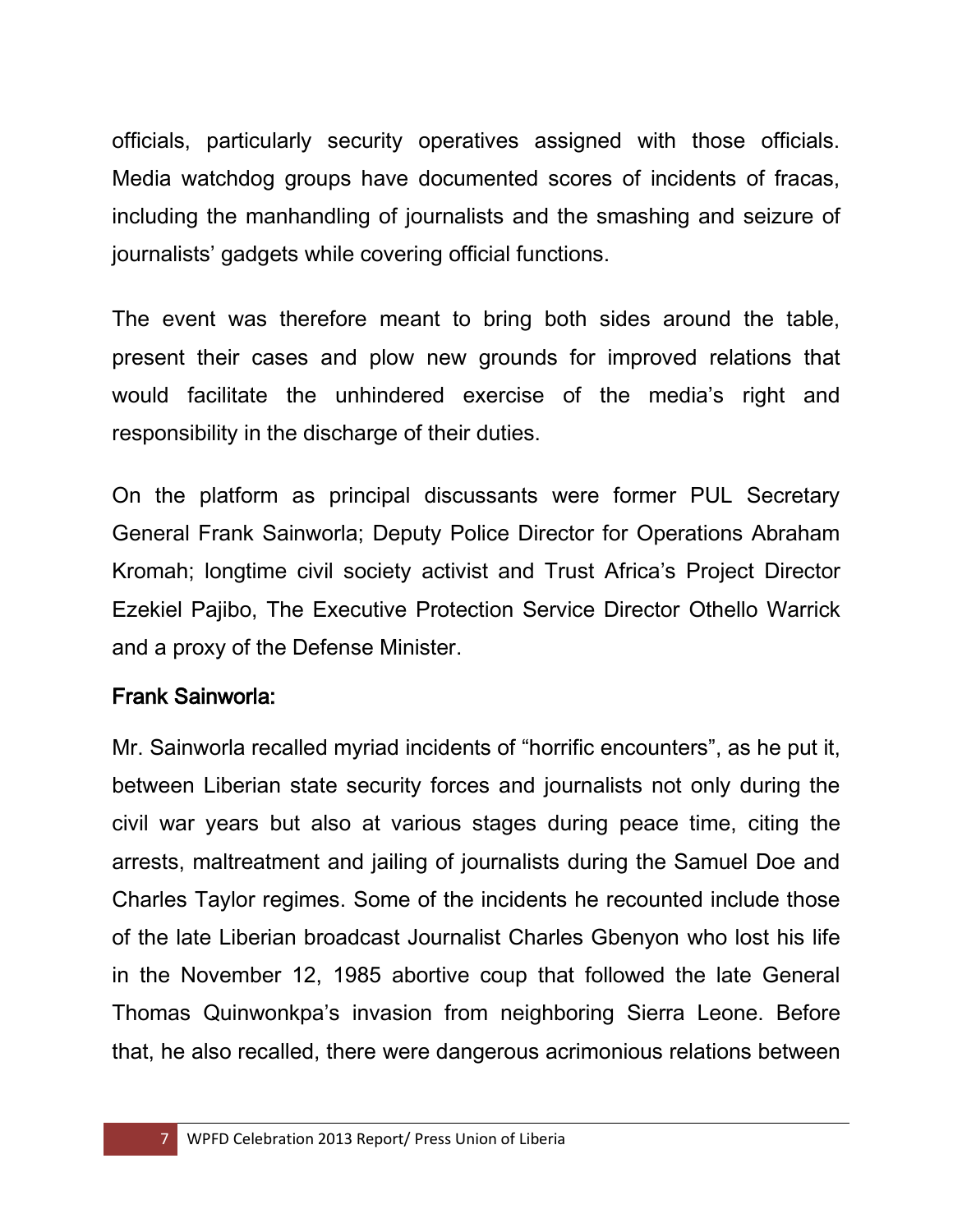media practitioners (including the late Albert Porte and Tuan Wreh) during the Tubman and Tolbert regimes.

Mr. Sainworla acknowledged that with the formal end to the Liberian civil war in 2003 and the subsequent holding of elections in October 2005 and the coming into office of President Ellen Johnson-Sirleaf in January 2006, "a new era [has] dawned since then, where bullets have been silent and Liberians have enjoyed a great level of peace and stability.

He however observed that the situation today is no doubt a far cry from what it was during those turbulent years in so far as threat to physical security of journalists and media personnel is concerned. The Sirleaf government is noted for boasting that no Journalist is in jail. This is true, he noted, but said the existing scenario now may likely change when state security totally takes control of national security.

It is the opinion of Mr. Sainworla that the presence in the country of UNMIL has gone a long way in taming the local forces' actions, and feels that this lull in time should provide a perfect opportunity for state security forces known for their anti-media and anti-freedom inclination to put their house in order before the expiry of the tenure of UNMIL.

With the prevailing fragile peace, coupled with noticeable absence of a genuine national reconciliation program, Sainworla believes fostering healthy media-security relations is absolutely imperative for protecting and consolidating this peace. But in order to realize this, he said, there must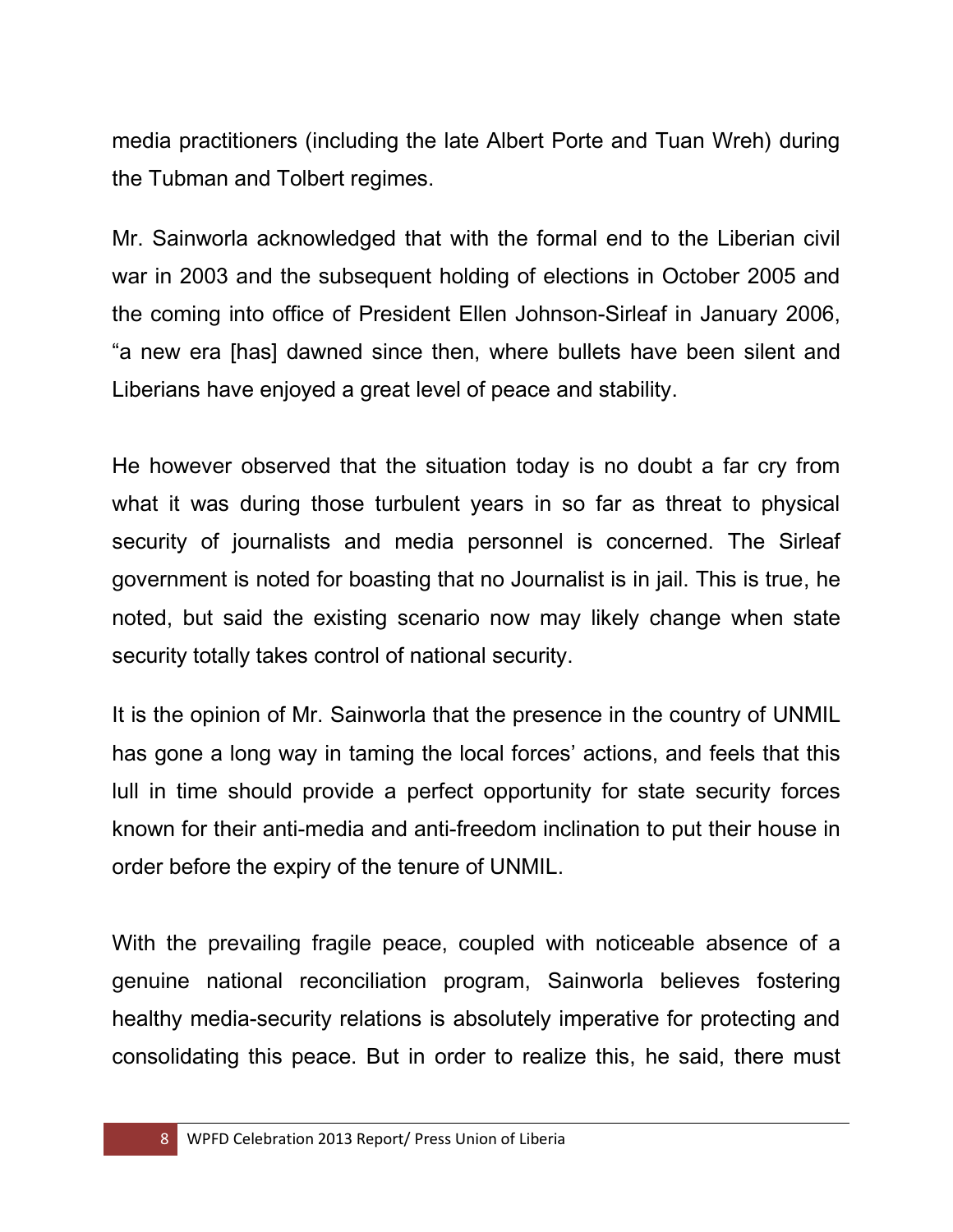first be mutual respect, understanding and appreciation of each other's role and responsibilities within the democratic system.

Both the security forces and the media must understand their respective roles under the law and their respective professional codes of ethics and practice. Thus, he noted that the lack of understanding and appreciation of these roles in the past coupled with the absence of mutual respect had led to turbulent relations between journalists and state security forces.

As UNMIL phases out and an all Liberian joint security team takes full control, Mr. Sainworla stressed "it's prudent for Liberians to brace ourselves from overzealousness, overlapping of functions and the jostling for supremacy, which could lead to excesses, and which could have the propensity to strain local security relations with the media--the mirror of society."

According to Sainworla, forging healthy media-security relations will not come in a vacuum but that there must be deliberate efforts by all sides to make it a reality since Liberia's hard won peace, which had to be at the expense of an estimated 250,000 precious lives, cannot be consolidated if the media and security forces are constantly at each other's throat. He also called on ruling elites to professionalize and de-politicize state security forces by allowing merit to prevail over loyalty to individuals rather than the state and by living up to professional code of practice.

He then turned to journalists and said: "Professionalize the journalism field by ensuring that media practitioners scrupulously adhere to the code of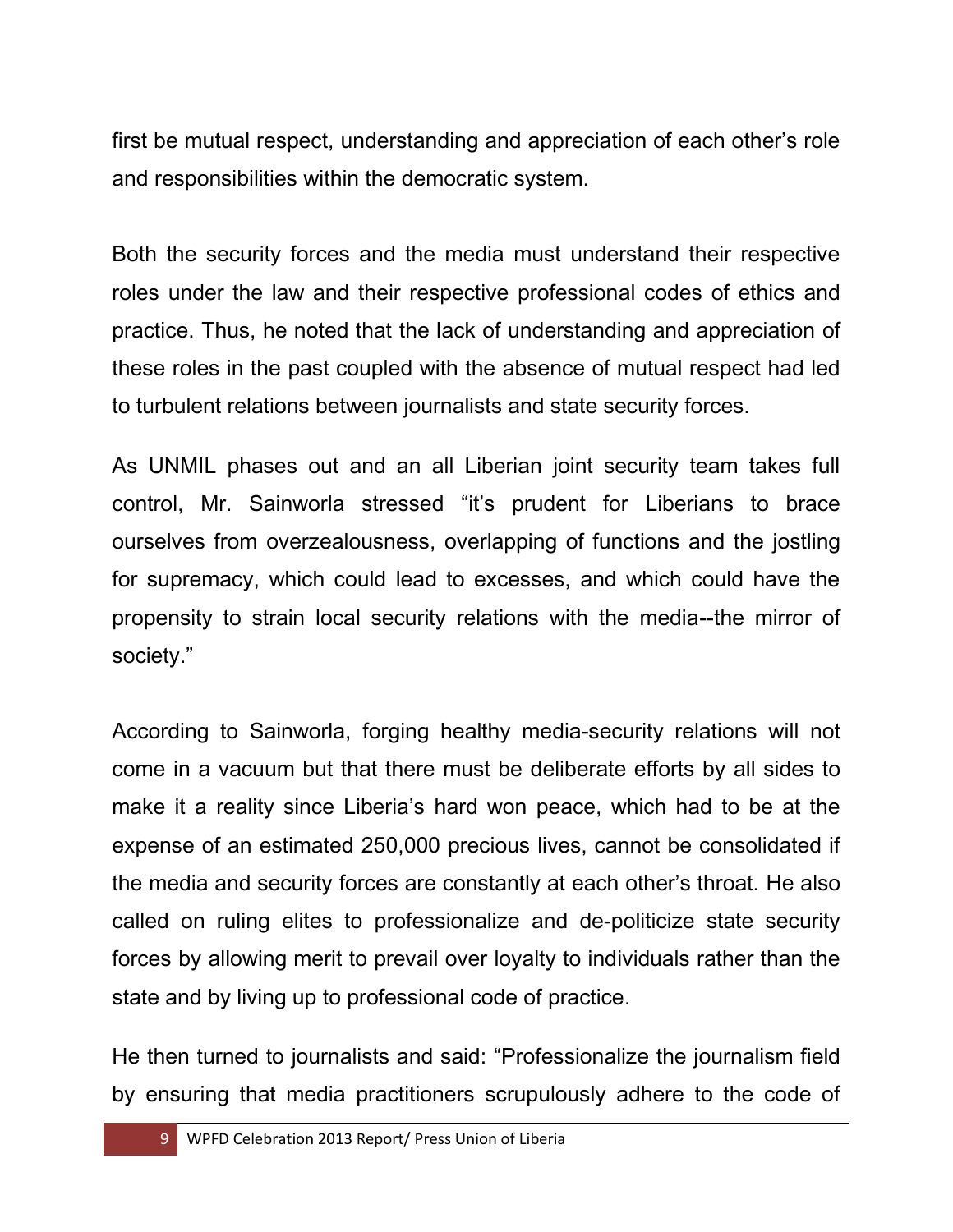conduct and ethics, putting them above partisan interest, where practicing journalists will be practicing journalists and practicing spin doctors will be practicing spin doctors."

## Ezekiel Pajibo

Mr. Ezekiel Pajibo, a former student leader and longtime civil society actor, began his presentation by urging Liberians, particularly those in arms, to understand and move away from the idea that security is about protecting the state against the people.

"Without the people there would be no state," he said, adding, "the security cannot protect the state against the people." He explained that the state is the embodiment of the people and state has a social contract with the people, which is why the people cannot seek to provide special treatment to them, he reasoned.

He however recognized that there is a mutual relation between the media and the security forces, since according to him, the media is primarily the intelligence arm of the security, as the media gets the information the security acts upon. He perceived the media as in his words, "intelligence gathering sector of the state. If one reads the newspapers on a daily basis, the person becomes intelligent."

He explained it further this way: "You get more information, more insight; you know where to go at night and where not to go. You get to know the safe and unsafe neighborhoods. You know where crime is higher and where it is not higher. That is what you get from the media. So I think in that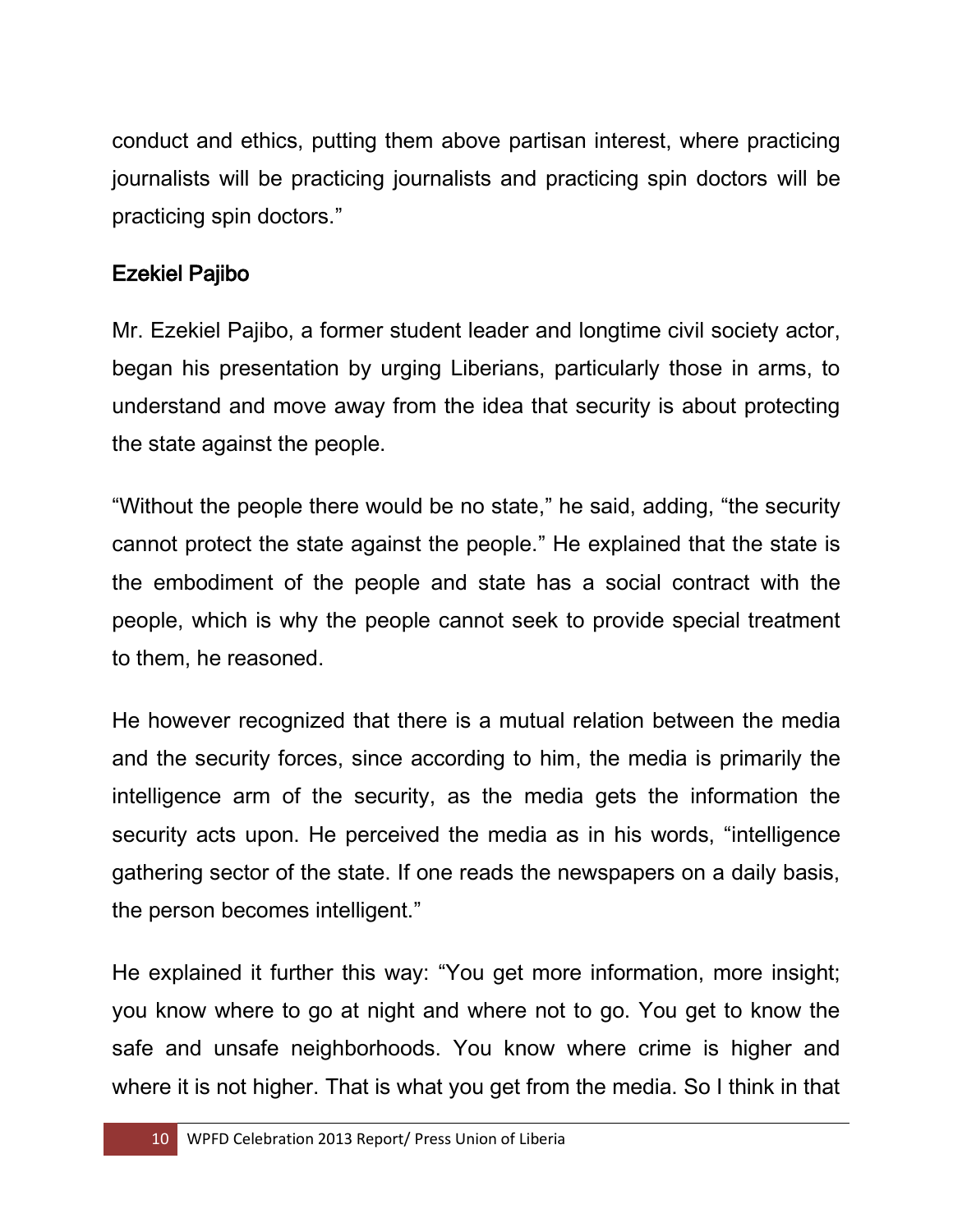regard, the media and security need to collaborate. But we also live in difficult times. We live in a post war society. A post war society that is extremely fragile.

So there is a tendency for people to try to limit others' rights. But Pajibo thinks that the counter balance to that is for one to recognize that with rights comes, responsibility.

Pajibo reasoned that government officials and their security units need to calm down and behave polite to the citizens because whenever they behave polite to the citizens, the citizens will behave polite to them. "But when you are screening and shouting," he said, "then the hostile environment does not lent itself for respect for the security. Respect must be earned."

#### Col. Abraham Kromah

Next on the podium to address the audience was Abraham Kromah, Deputy Director for Operation of the Liberia National Police. He represented the segment of Government that perhaps has the most problem with the media.

He said the police are the statutory arm of Government that advocates for fairness, of just interaction and of justice while the media is also an advocate for fairness, justice and the truth; reasons why he said both the media and the police need to work together for the good of the Liberian society.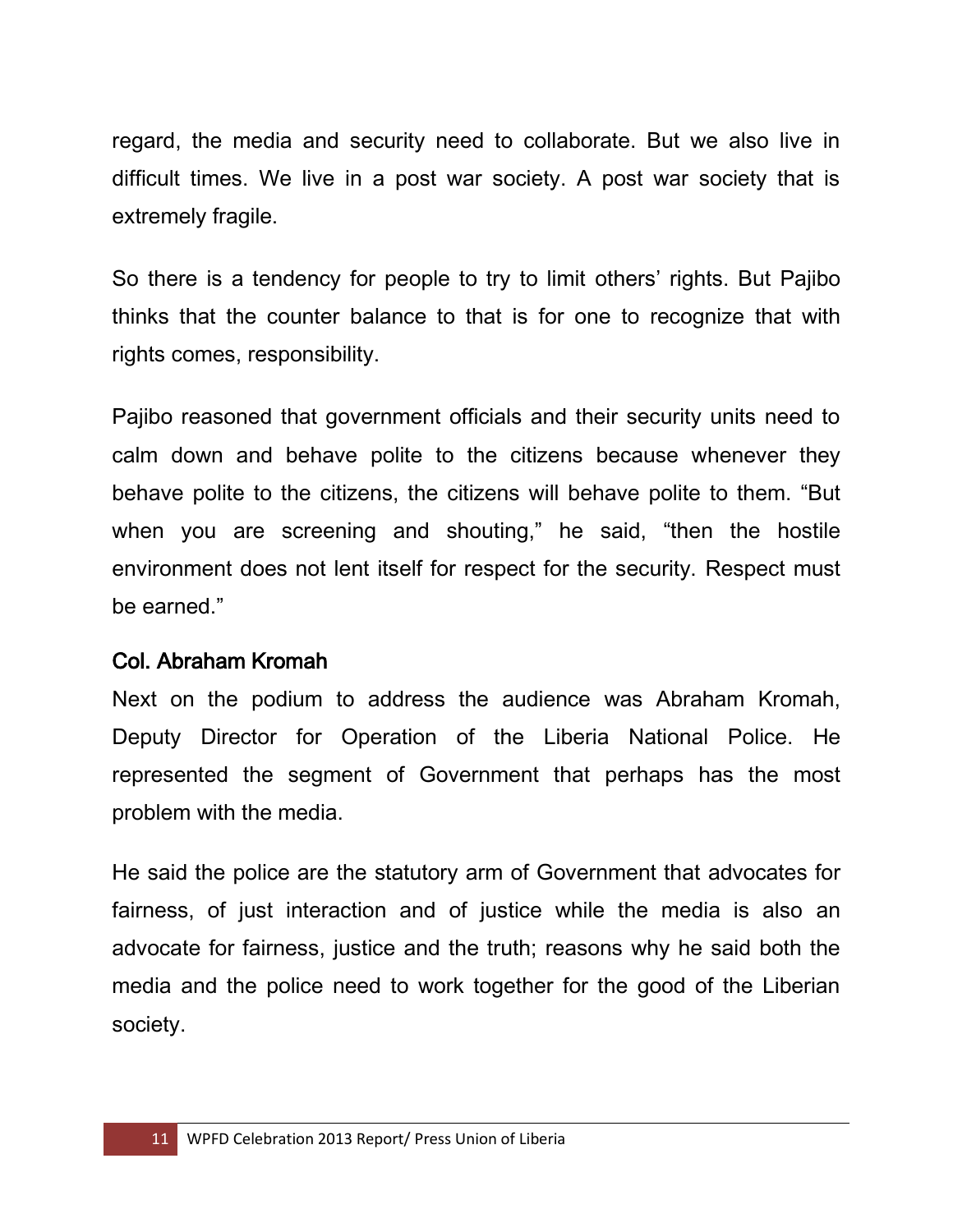The Liberian police have got an unpleasant relationship with both the media and the public, but the Deputy Police Director assured the audience "we have not chosen to go back to those old days of the military and the most recent past" and promised that the LNP remains an open organization to address issues as they are presented.

He pleaded: "Let each and every one of you as editors-in-chief, managing editors and as individual journalists go beyond this day--this is a very important day for you, me and the rest of the Liberian populace. As we go beyond this day, let us come with that sense of responsibility." This was an apparent reference to the usual criticism against the media for sometimes failing to report 'fairly and responsibly', even though it also means the media must protect state "secrets" and publish anything pertaining to Government.

Irrespective of all of the shortcomings that the LNP have had in its relationship with the media, the Deputy Police Director promised: "We will respect the fact that you all as journalists have that right which is guaranteed under our constitution and the LNP will not abrogate that for personal aggrandizement or for some little bad feeling that we had." He recounted incidents where someone was brought into the Police Station for questioning and a journalist's camera was knocked down by another security from another security agency.

He promised that police officers will always be open to engage the media because that is one of the ways a vibrant society can be built. "Without your right to express, without your right to speak for those silent minorities, we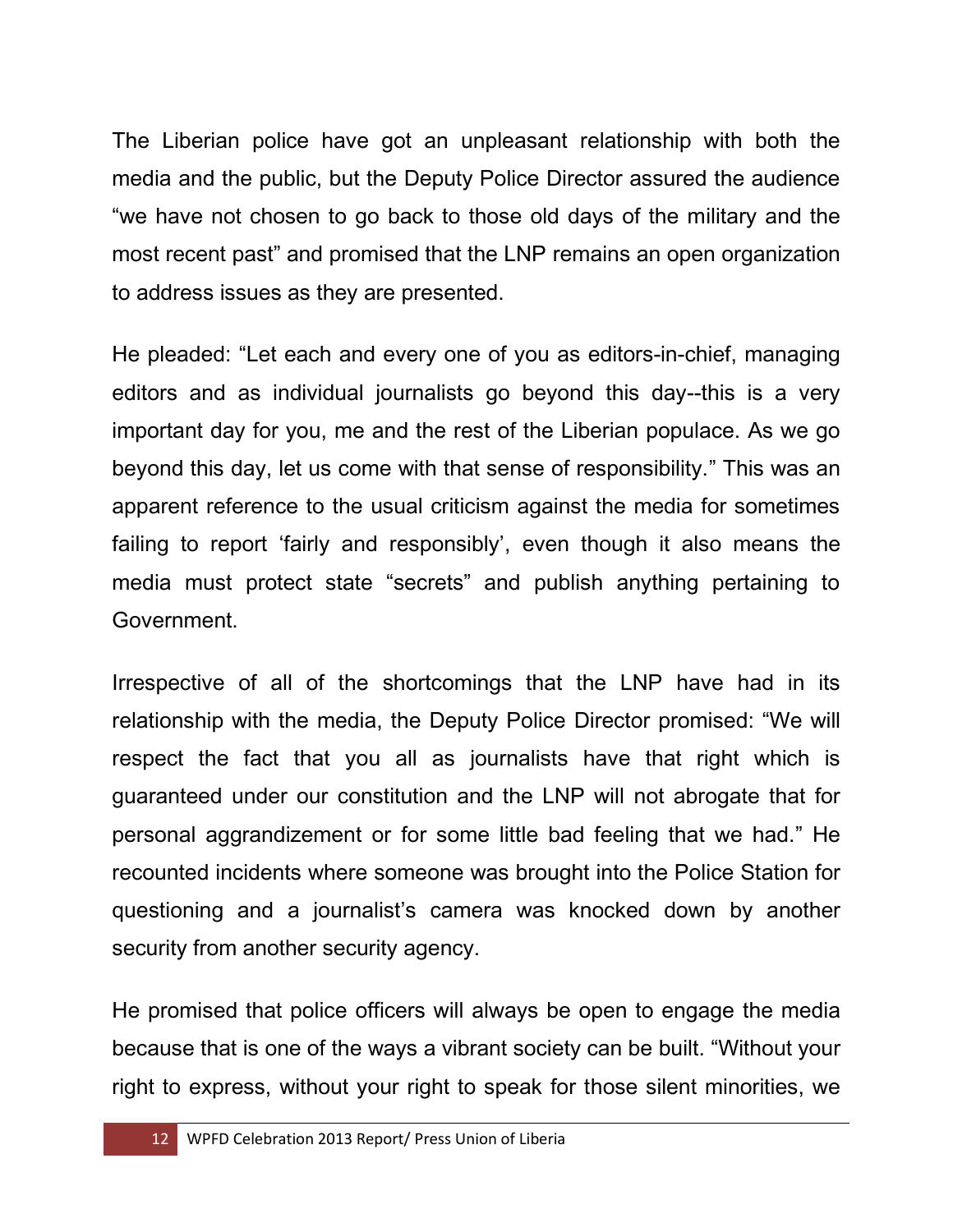would not have built the society that we have built," he further acknowledged.

#### Othello Warrick

The most controversial remarks came from the head of the Executive Protection Service (EPS), Othello Warrick. The EPS was formally, the Special Security Service (SSS), charged with the responsibility of providing security for the President of Liberia and other VIPs. Like other security units in the country, the EPS or its predecessors, have had strained relations with the media and the general public. Warrick, the current head of the EPS, commenced his presentation recalling the heavy-handedness of presidential guards and other security apparatuses of Government in the past with the question, "Can you remember the days of Samuel Doe and General Taylor?" stating that it was not a statement to relegate those individuals but to give "a sober reflection of the essence of freedom in those difficult days of the existence of Liberians".

Looking back to the days of conflict and beyond, Warrick opined one can confess that the human rights credential of state security forces has scored a mark of improvement under the Sirleaf administration, and that the media should acknowledged the transformation, citing victims of presidential guards, such as Charles Gbenyon during the Samuel K. Doe regime.

"We have tried as EPS to put behind SSS," Warrick's reference to the unsavory deeds of the Special Security forces under President's Predecessors. "When we took over the EPS, we looked at the history of the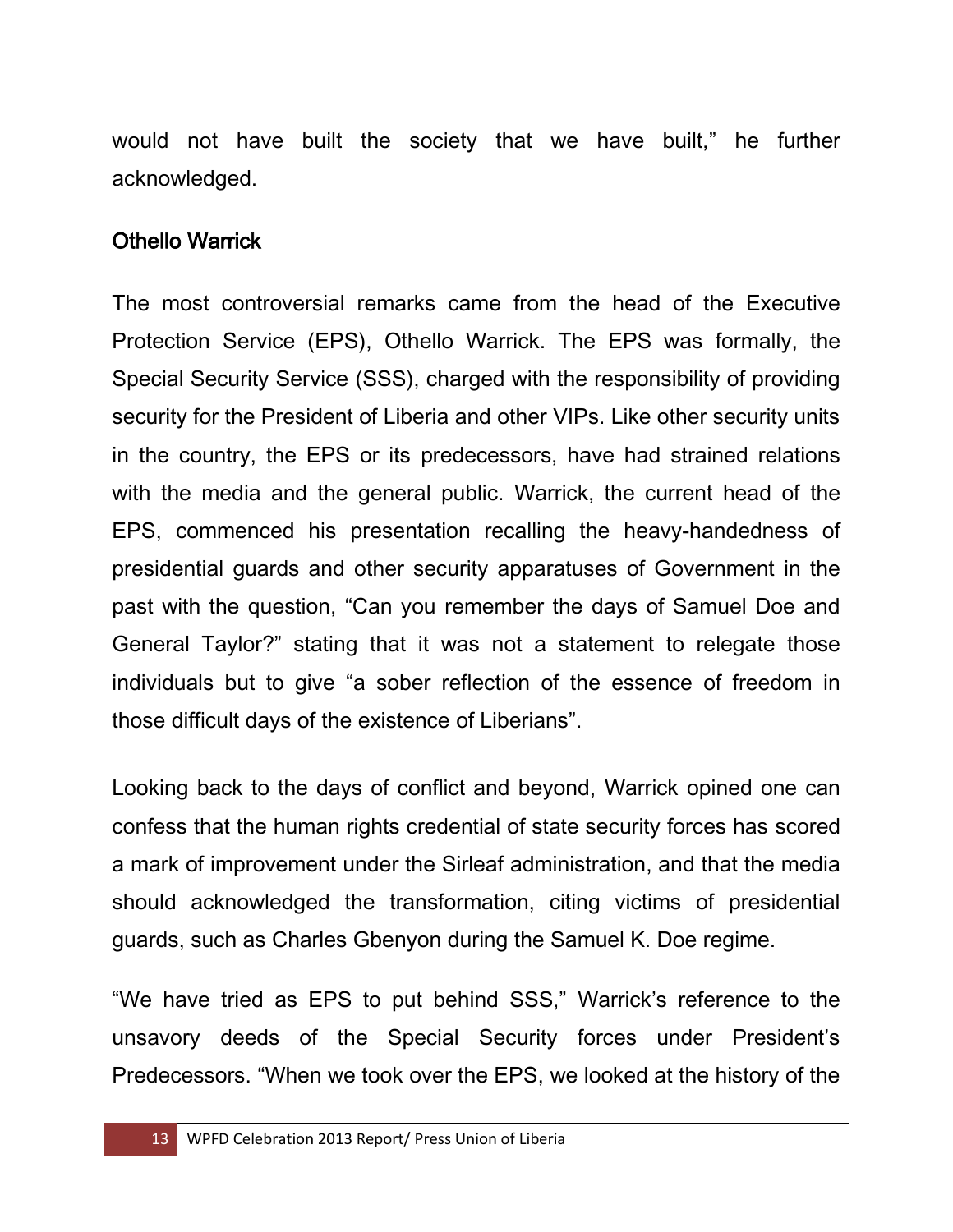SSS. We wrote down in our oath that we will never harass or arrest or trace any journalist at night but yet there is another face to that. As we come to say--we have given you absolute protection."

But after making those comments, he went on to issue these threats: "We have come to say that as we all stay together we want to assure you and to register that the level of freedom that you have limitation. The level of freedom you have today has limitation. It does not go beyond the flag of Liberia—the president. The protection of the president remains the sole responsibility of the EPS. And let me go on a little bit in the later dates of the assumption of our duty, do not, and I repeat, do not allow individuals to mislead you to question the integrity of those that have earned their integrities over the years.

He continued: "We are not saying that you cannot preach freedom, transparency. Your level of publication must be sanctioned by yourself because as you go out and question the integrity of Liberians you yourself think about it. You do not go free. Any press member that surpasses his/her responsibility to get involved in presidential intelligence; trust me, we will restrict you. Do not pass that border. To all public officials: this is not to tell you that you do not have the right to presidential freedom. But when you get detail and come into the affairs of the EPS to require information about presidential movement—presidential activities—we consider that as intrusion to the safety of the president. It says that anyone who does that the EPS has the right to arrest you without a warrant..."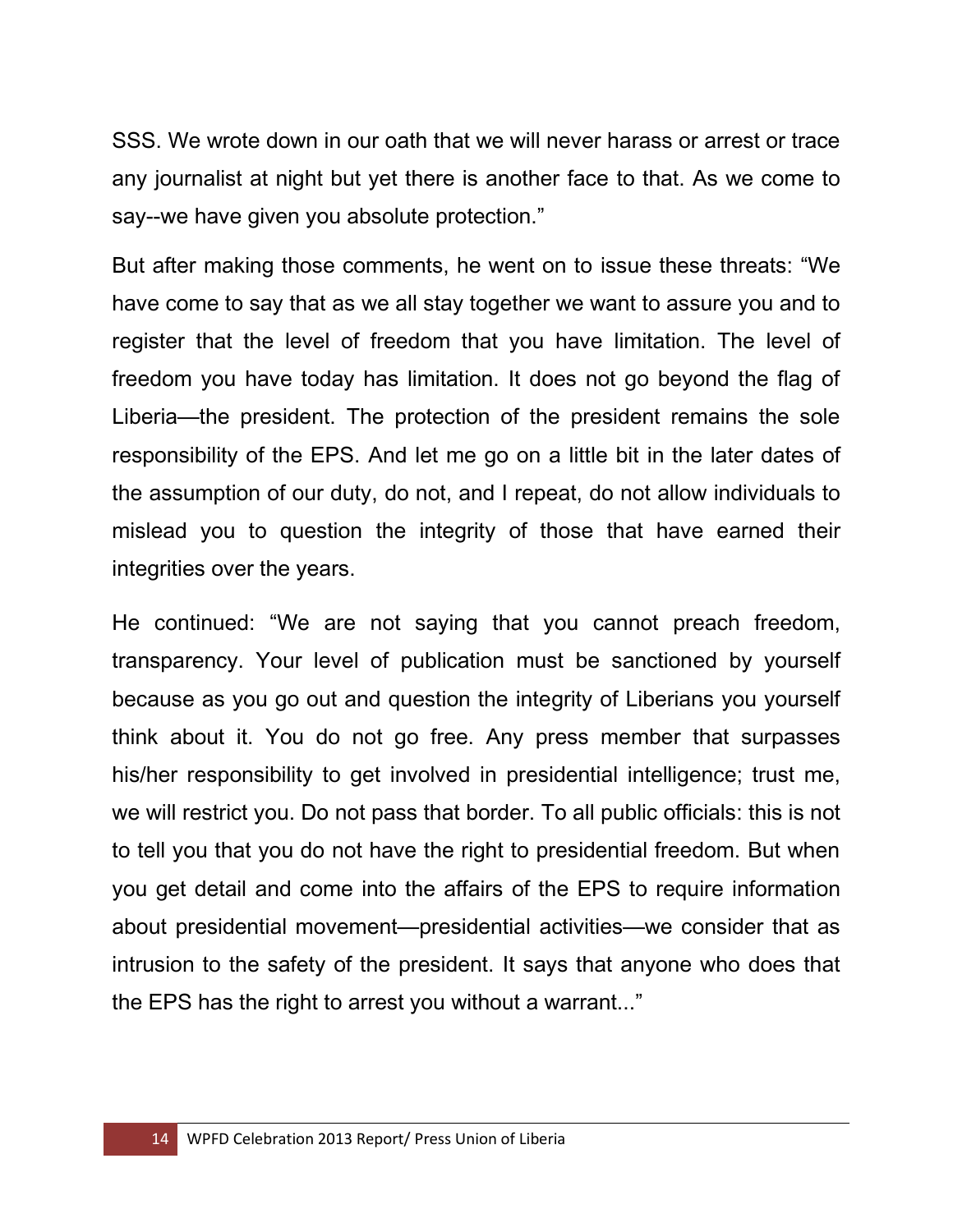Warrick further commented: We came today to register but will not for the sake of this day. We will allow the freedom that madam Sirleaf has given to be enjoyed. But be careful in questioning the integrity of Liberians because you have your pen and we have our gun. And if you incriminate the character and integrity of Liberians like myself, we will come after you. We will definitely.

#### Post-Panel Discussion Uproar

"Be careful in questioning the integrity of Liberians because you have your pen. We also have our guns. And if you incriminate the character and integrity of Liberians like myself, we will come after you. We will definitely." Determined to hammer home his threats, when Mr. Warrick was given the second chance around during questions and answers, he referred to some journalists as terrorists.

Those final words of President Sirleaf's chief guard during the panel discussion sparked tumultuous outrage in the audience of nearly 200 journalists and a horde of local and national guests and attendees at this year's Press Freedom Day celebration. The statements were widely understood not only as a slap in the face of journalists who were celebrating a very special day of their profession and featuring activities to mend fences between media people and government security units but also as a serious threat to their security and freedom in the exercise of a constitutionally guaranteed right. Thus, reactions to the statements at the occasion were spontaneous and strong. Some booed while some took the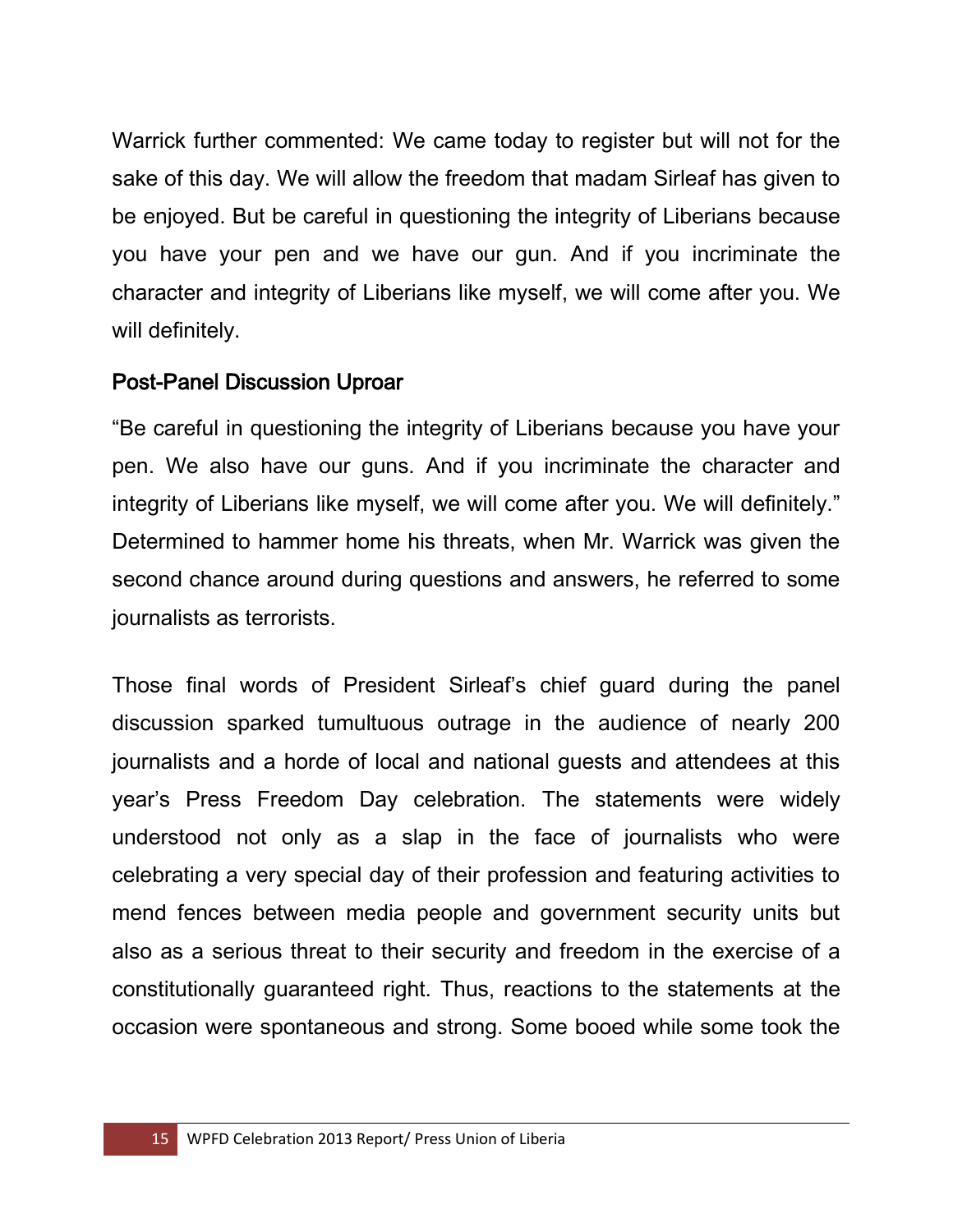stage to vent their anger, and to defy the presidential security chief in his threat to "come after" journalists.

### Solidarity Action

The Union did not want to jump at any quick conclusions that President Sirleaf sent her EPS Director, to spew those threats of restricting freedoms, about going after journalists who will dare question the integrity of Liberians, including himself and his characterization of some journalists as terrorist.

But for nearly a week, our government refused to condemn this threat against the media. There were fears that the lack of response to such a condescending and threatening statement by a senior security functionary points to approval by the president and threatens freedom of expression, highlighting impunity against the media.

Hence, a mass meeting was called on May 9 to derive a collective decision to send a message to Mr. Warrick and his principal. The meeting decided as follows:

- All independent newspapers will print black front pages with appropriate inscriptions to protest the threats and insults by Mr. Warrick and the insensitivity shown to the public so far by the President;
- Radio and TV stations will express their protest by suspending broadcast for 2 hours from 9:00 – 11:00 am daily beginning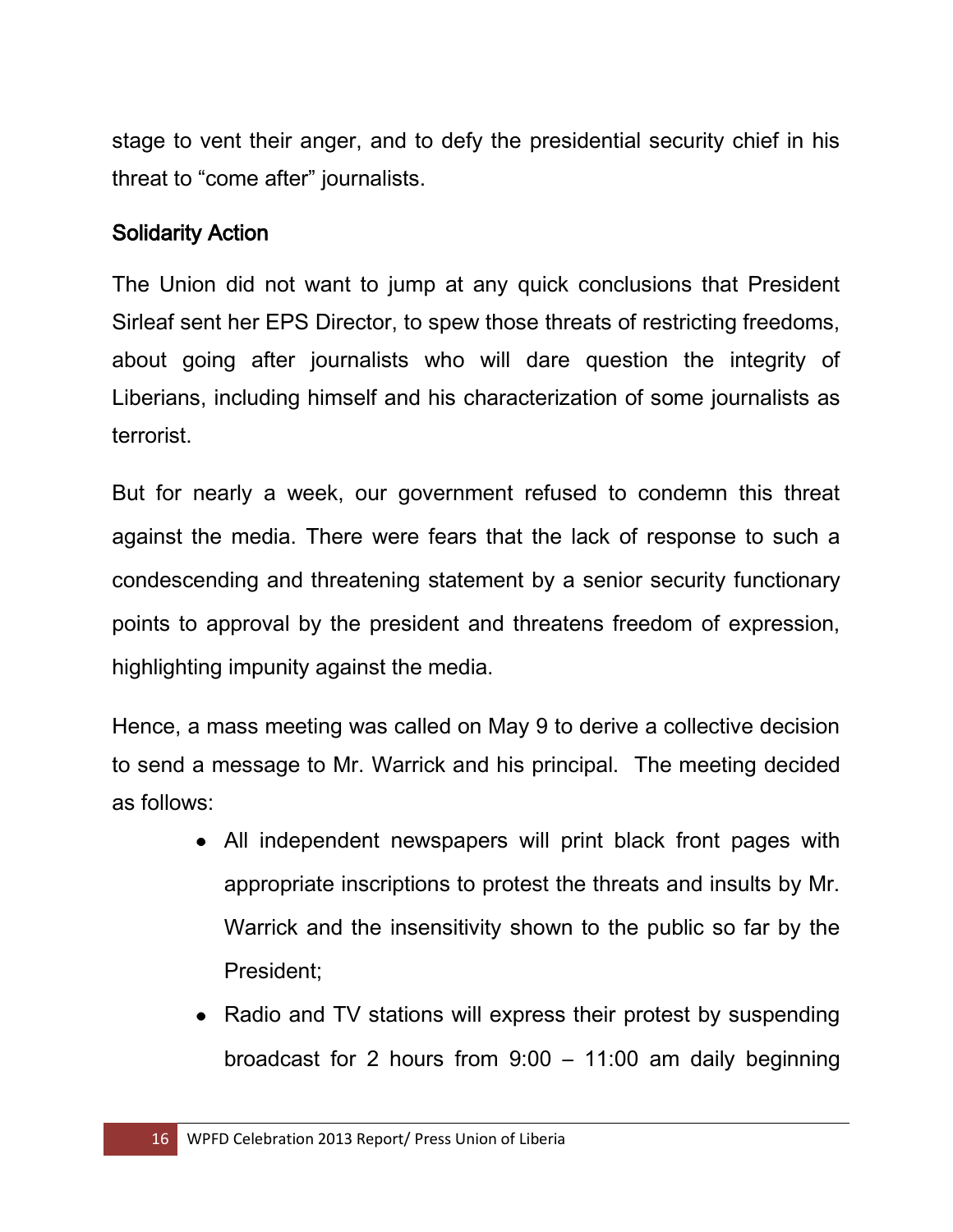Friday for four days followed by replay of Warrick's threat and the PUL response;

- As Journalists feel unsafe in the presence of presidential guards who threaten their lives, correspondents assigned by media houses to cover the presidency are being withdrawn;
- Also, there is a news blackout imposed on the Liberian presidency until there can be expressed and established guarantees for the freedom and safety of journalists across the country and an end to media impunity;
- The PUL is holding consultations with lawyers to explore possible pursuit of legal action against the EPS chief for "terroristic threats";
- The PUL will further consult with the Africa Editor's Forum which, in 2010 recognized President Sirleaf as a Friend of the Media, to consider a public withdrawal of the award in response to the threats that this "friend" is condoning threats the future of journalism in Liberia.

Meanwhile, other options within the framework of media freedom shall be pursued if need be.

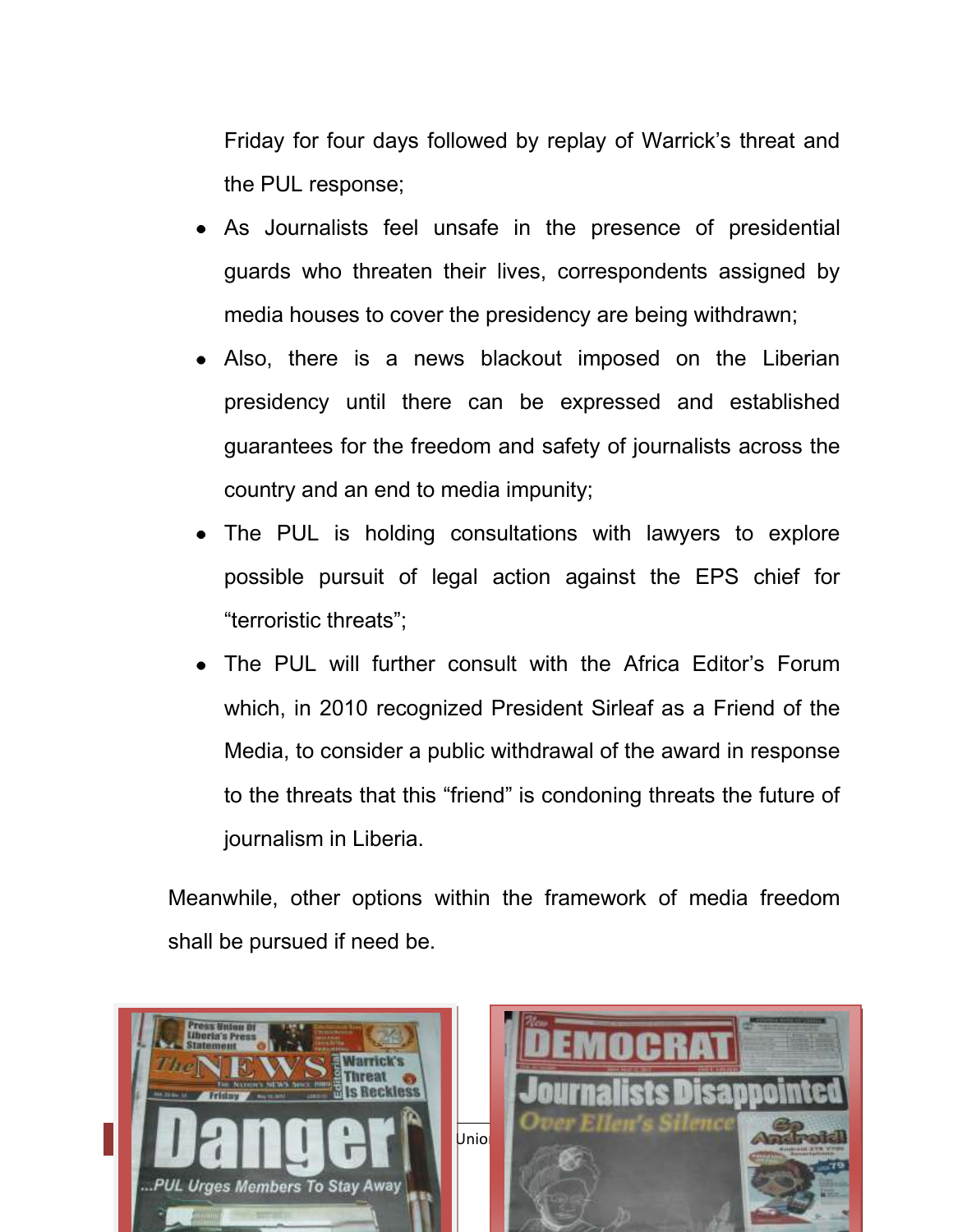

For ten days, the President did not make any public statement to condemn nor disassociate herself from the threats. But when she finally broke silence, she made an equally offensive remark that affirmed her EPS Director's threats. That was considered a contradiction for a president who carries "The Friend of Media Award" from the Africa Editor's Forum.

In effect, the President comments that she wished we "can carry on the blackout for as long as one year," removed any doubts we had that the pronouncements by Mr. Warrick represented the thinking within the